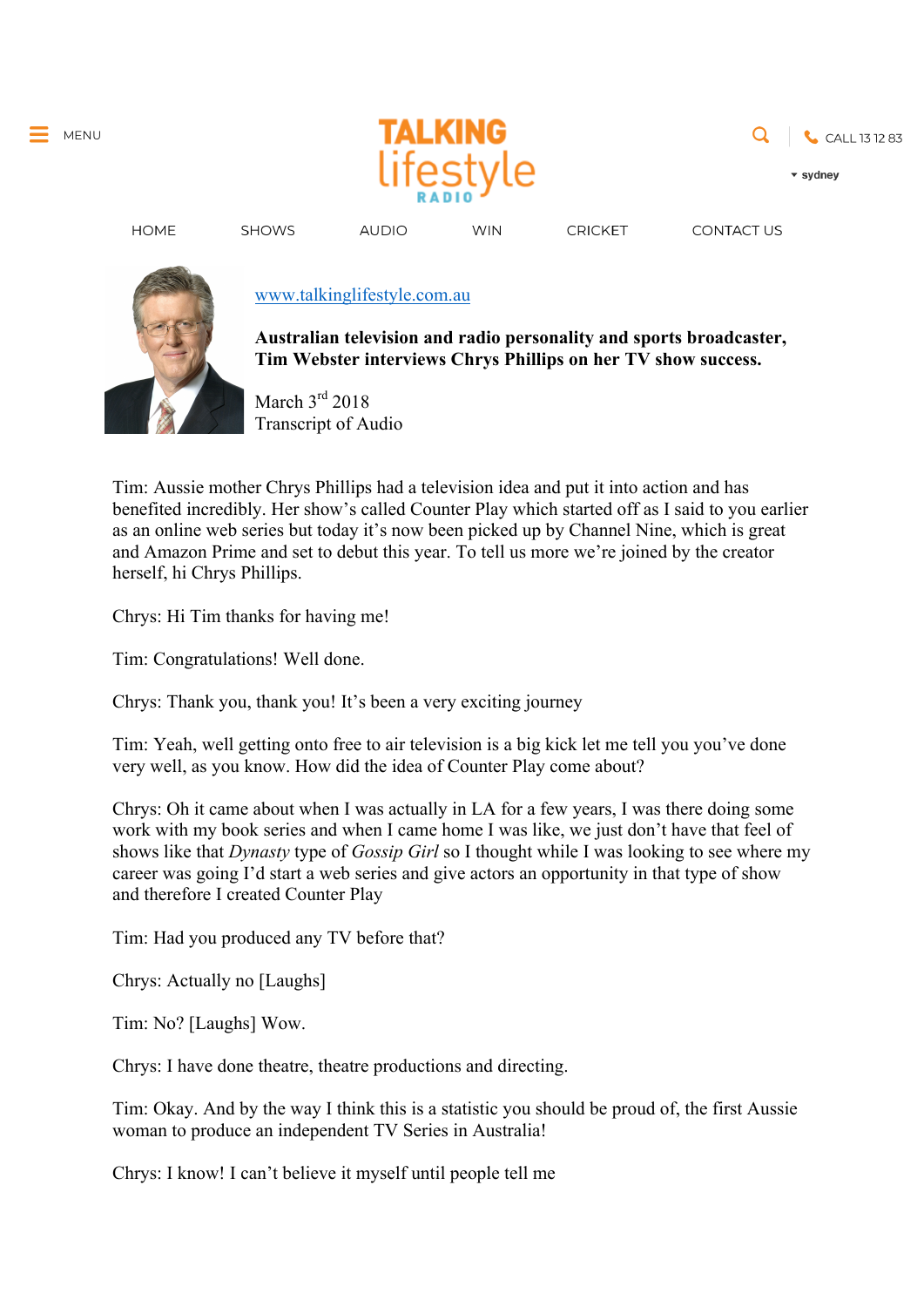Tim and Chrys: [Laughs]

Chrys: It's like what? Oh okay!

Tim: How cool is that! Now, was it always going to be initially just a web type project and TV more from there?

Chrys: Yeah I wanted to, because of all of the platforms that are more prominent overseas throughout the UK, Canada and America, they have a lot of online content that are high-end TV shows, so I thought this would be a great way for me to build and keep it as web series but the excitement and the build-up of how the cult following we have, it ended up turning into a full scale, upgraded TV show.

Tim: Well I tell you what, I don't have to tell you this, I mean there's so much stuff on the web, it's difficult to be noticed in the first place than to be noticed enough for everyone to think *oh this is terrific* so did you expect to be received so well online initially?

Chrys: Oh that's a great question! I totally agree with you, it's not an easy feat and it has been a lot of hard work to say the least. Very long, extensive hours and a lot of dedication however, when we were looking for locations to start and I would be kind of pitching the show to people saying *look we need a helicopter, we need a yacht, it's high-end show* people would be like *oh wow! Can't wait to watch that!* So I started thinking oh this might be something that has a bit of backbone. So I'm totally blown away with the response but I kind of had a feeling that it was going to be watched.

Tim: Yeah, so that's when you twigged that people were catching on, yeah?

Chrys: Yes totally [Laughs]

Tim: Ok, now we'll talk about the show. We haven't spoken about the show itself yet, we'll do that in a tick. Big cast you've assembled, they look very young, very enthusiastic, big break for them too!

Chrys: Yes, true. The reason why I got such a large, large cast which is probably not the most Orthordox thing to do was because of um, us not being fully funded and I didn't want people taking away from their paid jobs. So I thought if we had like a revolving door in the story of talent then we could all stick to our day jobs, at that time. But we have also exciting new actors that aren't yet on there who are all over thirty-five, so we have the older tycoons, female and male coming into the show which is quite exciting.

Tim: Yeah. Now, get to it, uh because you've got my wife already for a start when you mentioned the word thriller. Anything that has thriller attached to it, that's where she goes on Netflix first port of call is always *oh there's a new thriller on.* So give us the basic plot!

Chrys: Ok, well Counter Play is a very high-end, coastal town um filmed in Melbourne but it's very high-end and secrets are starting to wash up on the shore when someone returns back to the town and the questions is, can you see who's playing who? That's our caption. So it's got a lot of underlying blackmail and sinister and murders and crimes [Laughs] but it's basically who's paying who. That's the premise.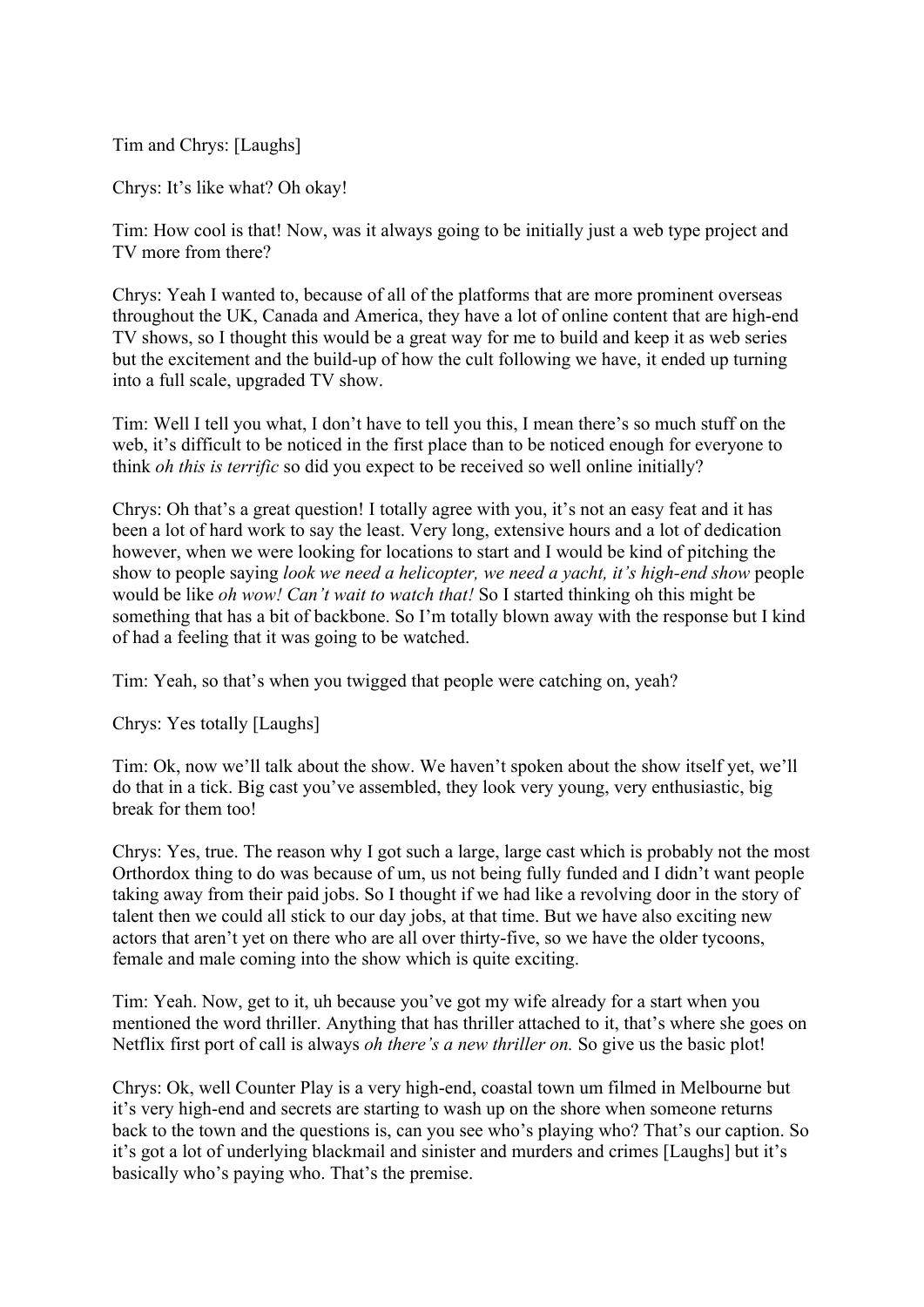Tim: Ohh blackmail and greed and love triangles and murder, it's all there!

Tim and Chrys: [Laughs]

Chrys: It is totally! It's quite hilarious and fun to write and I live in that town daily, so it's kinda fun.

Tim: Now, be honest. Because I was in television and still do a bit from time to time for very long time. Pretty \*blokey (\*means male in Australian slang) place, was it tough to break through?

Chrys: Oh my gosh you're so spot on!

Chrys and Tim: [Laughs]

Chrys: I think if there's anything I could of heard, I have heard and um I kind of just stuck to my guns with it and just hoped that someone would notice. And um, it kind of happened! But yeah, it isn't easy. I have been told over the duration from the beginning *oh Chrys you know you should get a guy on to help you with this, a male producer or director.*

Tim: Nooo. Really?

Chrys: I was like oh okay, no I'm going to do this. [Laughs] But it's all good, it's all worked out great with Channel Nine, it's fantastic!

Tim: Yeah so, eventually I mean, back to that point, to get noticed, see this is the thing folks, to get noticed this thing's good. And to be picked up by Channel Nine no less, they have gone, gee this is worth a try! So when do you make it to air?

Chrys: Yeah, we've tentatively been told throughout May, June, July…

Tim: That soon! Good, good.

Chrys: Both seasons, so season one and two.

Tim: So you're shooting now?

Chrys: Yeah, we're just wrapping up some great scenes with a Ferrari, limos…

Tim: [Laughs] Oh it's get better! Greed, love triangles, murder, Ferrari's. Are there any big groovy looking boats as well?

Chrys: [Laughs] Yes there is! We have some nice yachts.

Tim: [Laughs] I love it!

Chrys; it's hilarious! We all live in this fake world and we enjoy it at the moment.